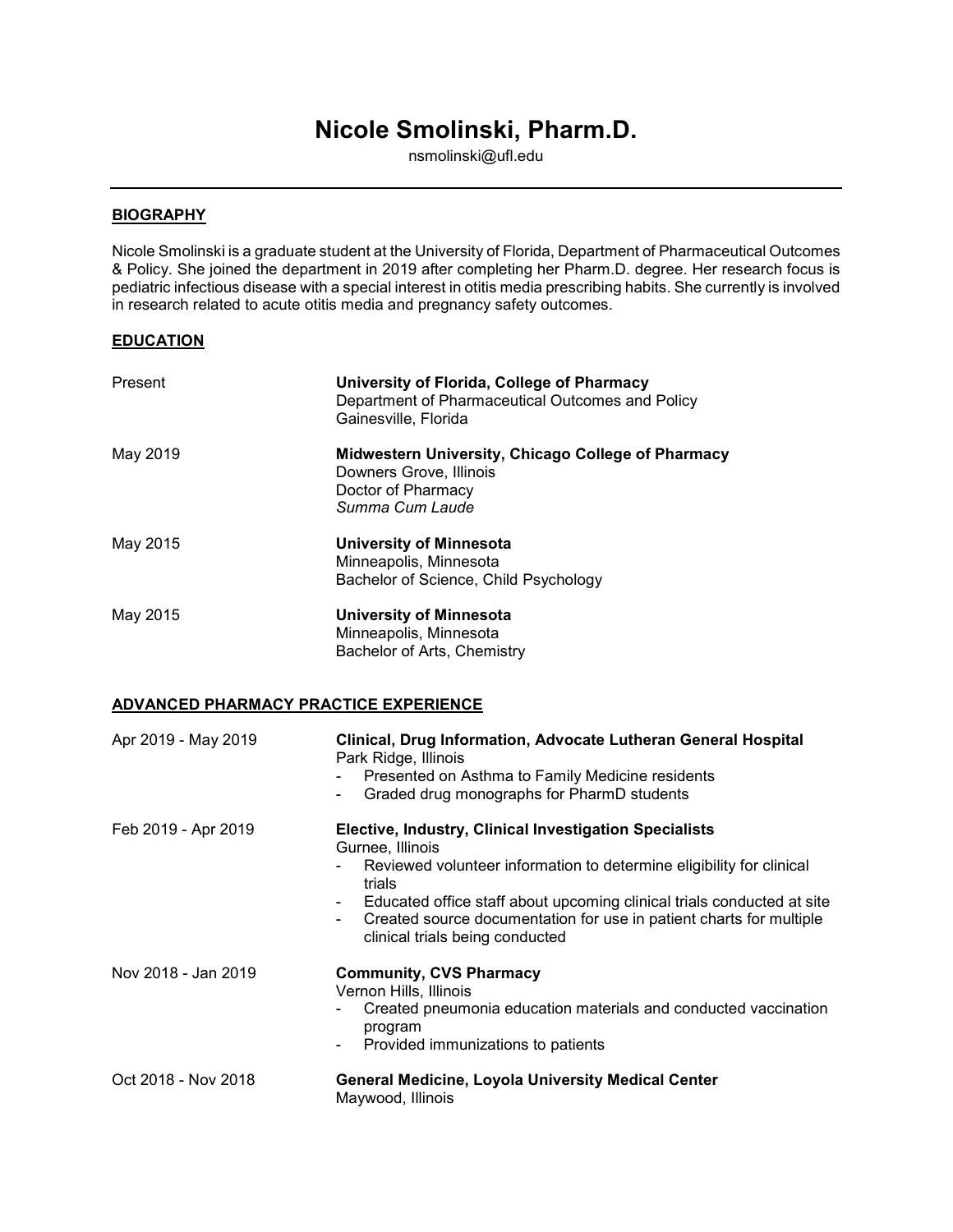|                        | Performed warfarin and vancomycin dosing for patients on internal<br>medicine floor<br>Collaborated on daily rounds with internal medicine team and<br>provided medication recommendations<br>Participated in pharmacy warfarin education program                                                                                                                                                                                     |
|------------------------|---------------------------------------------------------------------------------------------------------------------------------------------------------------------------------------------------------------------------------------------------------------------------------------------------------------------------------------------------------------------------------------------------------------------------------------|
| Jul 2018 - Aug 2018    | <b>Hospital, Presence Saint Francis Hospital</b><br>Evanston, Illinois<br>Performed therapeutic interchange, renal dosing, and<br>anticoagulation dosing for hospital population<br>Completed adverse drug reaction and medication use evaluation<br>$\blacksquare$<br>reports<br>Compiled report for pharmacy and therapeutics committee on<br>$\blacksquare$<br>appropriate use of antibiotics prior to dialysis catheter insertion |
| Jun 2018 - Jul 2018    | Ambulatory Care, Northwestern Memorial Hospital Infectious<br><b>Disease Clinic</b><br>Chicago, Illinois<br>Performed medication reconciliation for new clinic patients<br>Completed human immunodeficiency virus medication prior<br>authorizations<br>Participated in weekly infectious disease rounds on obstetrics and<br>gynecology patients                                                                                     |
| <b>WORK EXPERIENCE</b> |                                                                                                                                                                                                                                                                                                                                                                                                                                       |
| Aug $2021 -$ present   | Research Assistant, University of Florida, Pharmaceutical Outcomes<br>& Policy<br>Gainesville, Florida<br>Consortium for Medical Marijuana Clinical Outcomes Research                                                                                                                                                                                                                                                                 |
| Aug 2019 - Jul 2021    | Graduate Teaching Assistant, University of Florida, College of<br><b>Pharmacy</b><br>Gainesville, Florida<br>Completed grading for various assignments throughout curriculum<br>Assisted in first-year pharmacy student skills lab focusing on<br>community pharmacy environment<br>Reviewed pharmacy exam questions for accuracy in addressing<br>course objectives and curriculum standards for ACPE and NAPLEX                     |
| Aug 2016 - Jun 2018    | Assistant Site Director, 103 Club, School District 103<br>Lincolnshire, Illinois<br>Assisted in training and supervision of staff<br>Planned weekly activities for children<br>Facilitated communication with district staff and program staff<br>۰                                                                                                                                                                                   |
| May 2012 - Aug 2012    | Rehabilitation Technician, Pediatric Developmental Rehabilitation<br><b>Center</b><br>OSF Saint Francis Medical Center, Peoria, Illinois<br>Audited and maintained patient files<br>Created inventory of rehabilitation equipment and trained volunteer<br>staff<br>Assisted therapists with therapy sessions                                                                                                                         |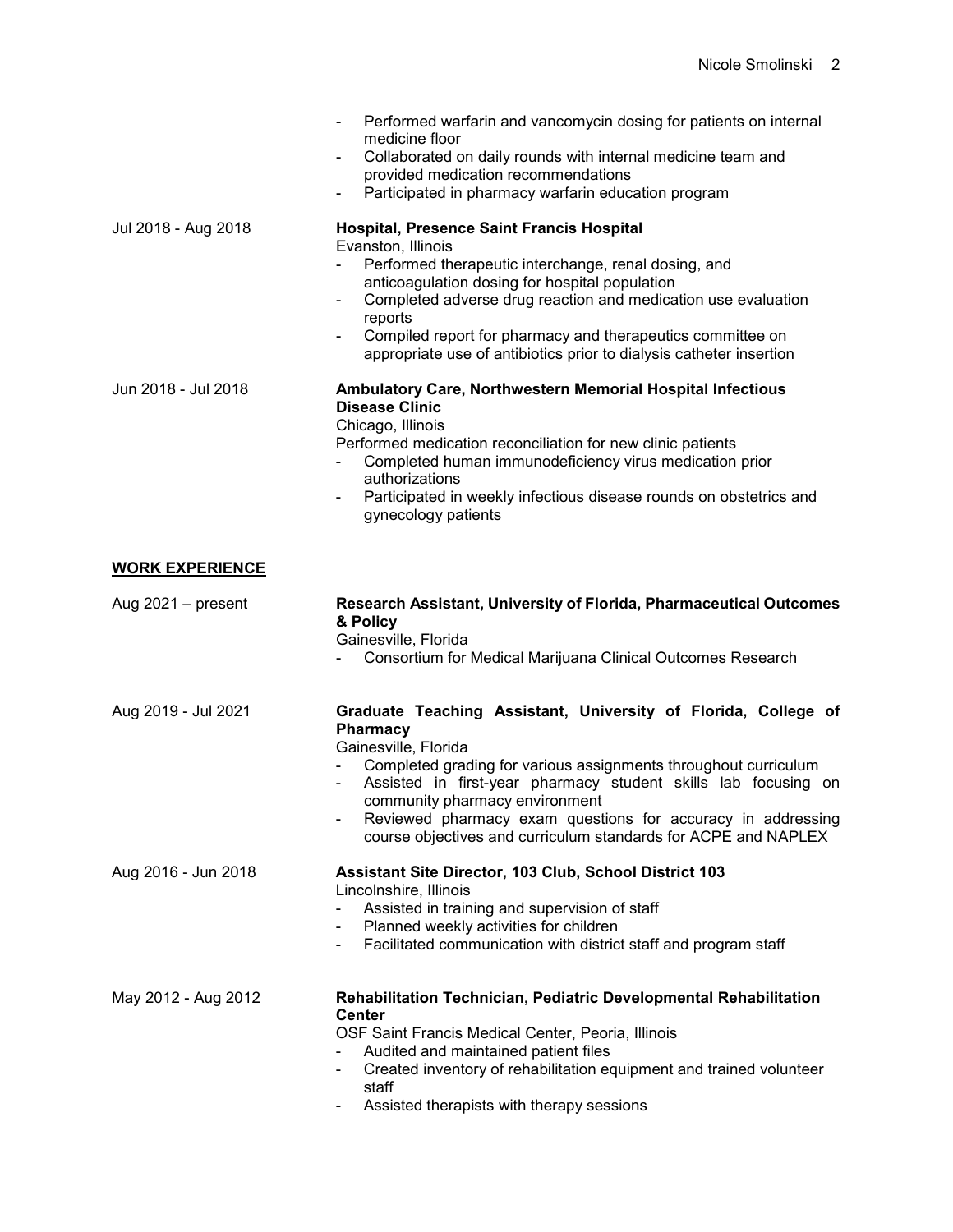| Sep 2008 - Jun 2016 | After School Program Teacher, 103 Club, School District 103<br>Lincolnshire, Illinois<br>Led activities for middle school-aged children<br>Assisted with homework and provided tutoring assistance as needed<br>$\overline{\phantom{a}}$<br>Facilitated daily communication with parents and children<br>۰                                           |
|---------------------|------------------------------------------------------------------------------------------------------------------------------------------------------------------------------------------------------------------------------------------------------------------------------------------------------------------------------------------------------|
| <b>INTERNSHIPS</b>  |                                                                                                                                                                                                                                                                                                                                                      |
| Jun 2014            | <b>Pharmacy Intern in Quality/Safety, OSF Saint Francis Medical</b><br><b>Center</b><br>Peoria, Illinois<br>Attended Institutional Review Board monthly meeting<br>۰<br>Engaged in Pediatric Intensive Care Unit and Neonatal Intensive<br>۰<br>Care Unit Interdisciplinary Rounds<br>Attended OSE Ministry System Dharmooy and Therepouties meeting |

- Attended OSF Ministry System Pharmacy and Therapeutics meeting
- Participated in Multidisciplinary MRI Infusion Pump meeting

## **PRESENTATIONS**

**Smolinski NE**, Antonelli PJ, Winterstein AG. 1362. Antibiotic prescribing for acute otitis media in commercially insured pediatric patients in the United States, *Open Forum Infectious Diseases*, Volume 7, Issue Supplement\_1, October 2020, Page S692.

**Smolinski NE**, Sarayani A, Winterstein AG. Gender Differences in Valproic Acid Use for Approved Indications in the United States (2017-2018) – an opportunity for risk mitigation? (In press, accepted lightning presentation at 37th International Conference on Pharmacoepidemiology and Therapeutic Risk Management).

## **CERTIFICATIONS**

Pharmacist, License Number PS60034 – Florida Board of Pharmacy

Pharmacist, License Number 051.302483 – Illinois Board of Pharmacy

Pharmacy-Based Immunization Delivery Certificate – American Pharmacists Association

Good Clinical Practice Certificate – CITI Program

#### **PROFESSIONAL MEMBERSHIP**

American Pharmacists Association – Pharmacist Member

American Society of Health-System Pharmacists – Pharmacist Member

International Society for Pharmacoepidemiology – Student Member UF Chapter Secretary 2020-2021

Rho Chi Academic Honor Society – Member Gamma Kappa Chapter

## **HONORS, AWARDS, AND ACTIVITIES**